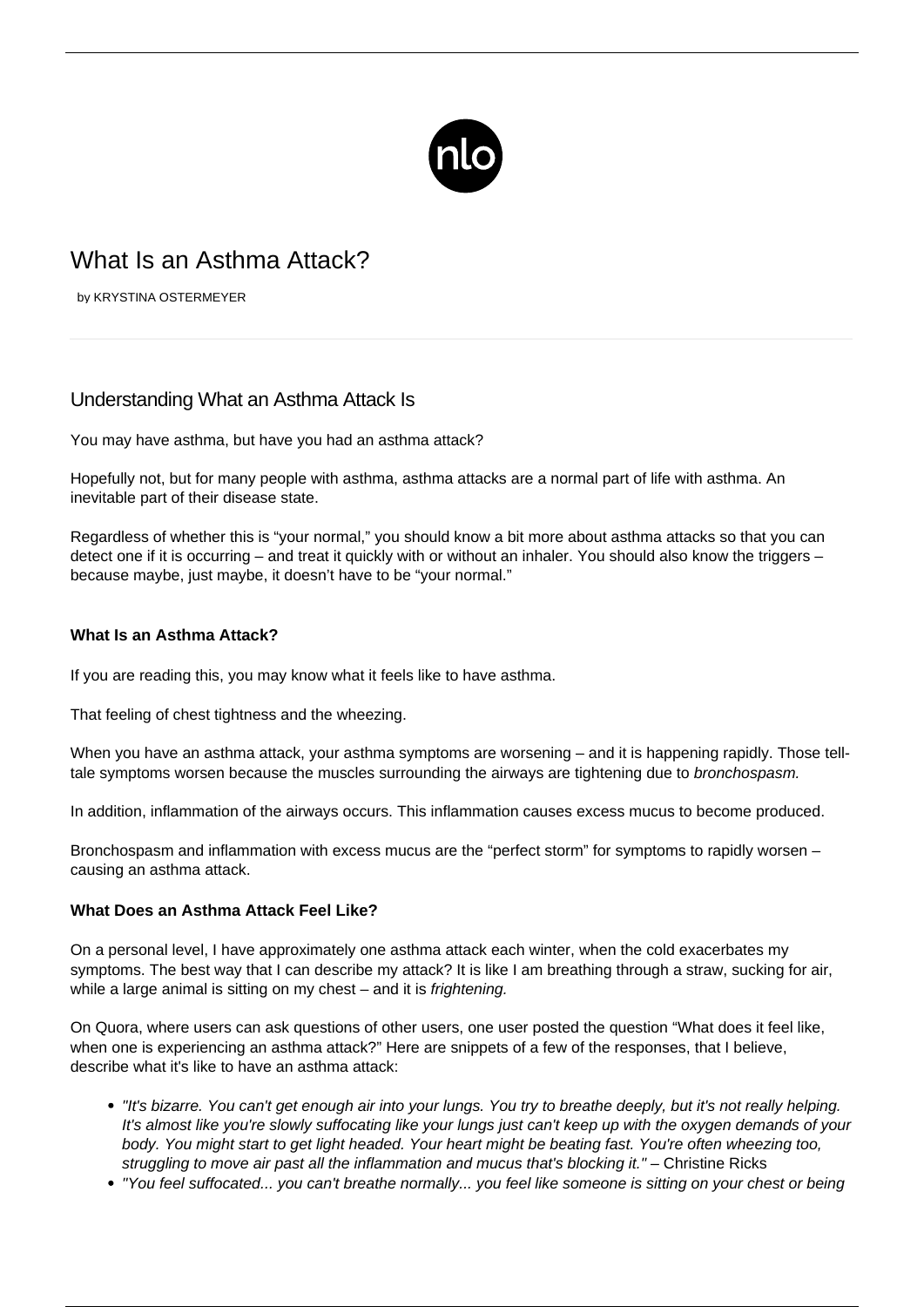pushed into the water." – Pruthvi Sathish.

- "For a non-asthmatic person, it would be like breathing in-out directly through [a] chimney." Lavya Gavshinde.
- "With asthma, it feels awful. The first half of my lungs I can get air in, and it feels like breathing normal, no problem, but then the second half is the most painful, miserable, scariest stuff you will ever experience. I have to grab on something like my upper thighs to help push my torso up because for some reason I feel like that would help me breathe." – Zoe Freddy.

# **Asthma Attack Triggers: What Can Trigger an Asthma Attack?**

Anything can trigger asthma. Yes, you read that right. Anything can trigger an asthma attack.

What an [asthma trigger](/asthma-triggers/) is for one person may not be an asthma trigger for another. And one person may have a "strange" trigger that exacerbates their asthma symptoms, something that is not a "usual" asthma trigger, but still manages to set their immune system into "fire" mode.

That being said, there are several things that are most common in triggering asthma symptoms. When the respiratory system is exposed to these triggers, it is more likely to elicit an immune response because the immune system is sensitive; this causes inflammation and production of mucus, as we've previously discussed.

Common asthma triggers may include:

- Pollens
- Pet exposures
- Mold
- Dust mites
- Upper respiratory infection
- Tobacco smoke exposure
- Inhalation of cold, dry air
- Stress
- Having a condition called gastroesophageal reflux disease (GERD)

Next page: Learn what the symptoms of an asthma attack are, and how to treat an asthma attack with and without an inhaler.

### **Asthma Attack Symptoms**

An asthma attack is all the usual symptoms of asthma but intensified. Asthma attack symptoms may include:

- Difficulty breathing, often rapidly
- Severe wheezing when breathing in and out
- Coughing that won't stop
- Difficulty performing daily activities
- Chest tightness
- Tight chest muscles this is called chest retractions
- Difficulty speaking
- Anxiety
- Cyanosis
- Symptoms that worsen, despite the use of rescue medications

#### **Asthma Attack Treatment: What to Do During an Asthma Attack**

The [best way to treat an asthma attack](/what-to-do-during-an-asthma-attack/) is by acting quickly.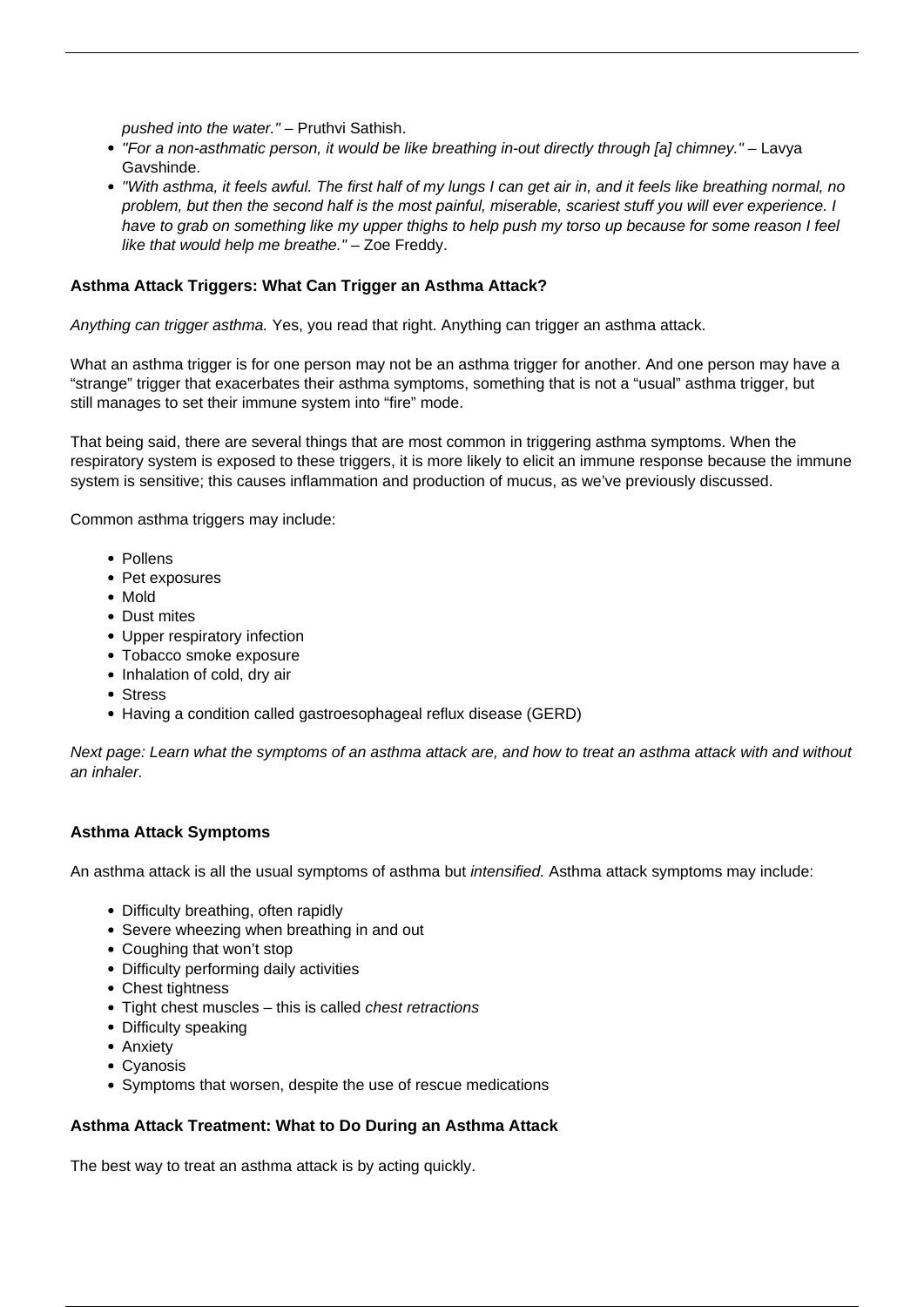If you have asthma, you should have an asthma action plan in place. An [asthma action plan](/asthma-action-plan/) is created with the help of your physician, and it guides you with the proper steps to take an emergency.

In an ideal situation, you'd have a quick-acting inhaler at your disposal. This type of inhaler is also called a rescue inhaler. An example of this type of inhaler is albuterol (ProAir HFA, Proventil HFA, Ventolin HFA). At the onset of an asthma attack, you'd likely be asked by your physician to take anywhere from two to six puffs of this inhaler. Generally, this dosage can be repeated in 20 minutes.

For severe symptoms – such as your shortness of breath is extreme, or you are unable to speak – the step above should be taken, but you must consider the fact that you may need to see your physician, go to an urgent care clinic, or even go to the emergency department, depending on the severity of your symptoms.

Once you begin to feel better, your physician may ask you to continue using the rescue inhaler every four hours for several days. This inhaler may reduce inflammation that is continuing in the lungs due to the exacerbation. Your physician may even prescribe an oral medication called a corticosteroid.

For asthma that progresses, as we previously discussed, an emergency can occur. If you must seek emergency treatment, here are some things that may occur:

- **You may be given a short-acting inhaler**. This could be in the same form as the inhaler that you use at home. However, you may also receive through a nebulizer, which helps the medication get deep into the lungs.
- **An oral medication may be prescribed**. This would likely be a corticosteroid such as prednisone, which helps to reduce inflammation. In the emergency setting, corticosteroids can also be given intravenously. If symptoms are very acute, an intravenous dose may be administered.
- **A medication called ipratropium (Atrovent) may be prescribed**. Atrovent is a bronchodilator that is used in severe cases, often when albuterol is ineffective. It may also be used in conjunction with albuterol.
- **For very severe cases, intubation may be required**. Intubation requires placing a tube into the airway, which allows a machine to assist with breathing. This is done when an asthma attack becomes lifethreatening. A patient can be extubated once the inflammation has improved.

#### **What to Do for an Asthma Attack Without an Inhaler**

Someone with asthma should always carry a rescue inhaler. It should be used at the initial sign of an asthma attack. But what can be done to survive an [asthma attack without an inhaler?](/asthma-attack-no-inhaler/)

Here are some tips that may help reduce your asthma attack severity:

- **Drink caffeine.** A hot, caffeinated beverage, such as tea or coffee, is believed to act like the asthma medication theophylline. Theophylline acts by opening the airways. These caffeinated beverages may open the airways for up to four hours.
- **Use essential oils.** Eucalyptus oil has been used for centuries to treat a myriad of conditions one of which is asthma. This oil helps by when diffused in the air. Other oils that are believed to be beneficial are lavender and basil.
- **Mustard oil** the oil produced from mustard seeds contains isothiocyanates. Massaging this warm oil plus salt on the chest is believed to promote the opening of airways, thus relieving asthma attacks.
- **While having an asthma attack, ensure that posture is good by sitting upright.** This allows for efficient breathing. It may be tempting to lie down, as this is a position of comfort – don't do it! Find a chair that will guide your posture.
- **Focus on your breathing.** Likely breaths are shallow and ineffective; focus on taking slow, deep breaths. Although this may be easier said than done during an asthma attack, it prevents hyperventilation, which worsens the situation, and it also promotes calmness.

Of course, this is not the ideal situation – regularly check that your car, purse, backpack, or whatever your carry